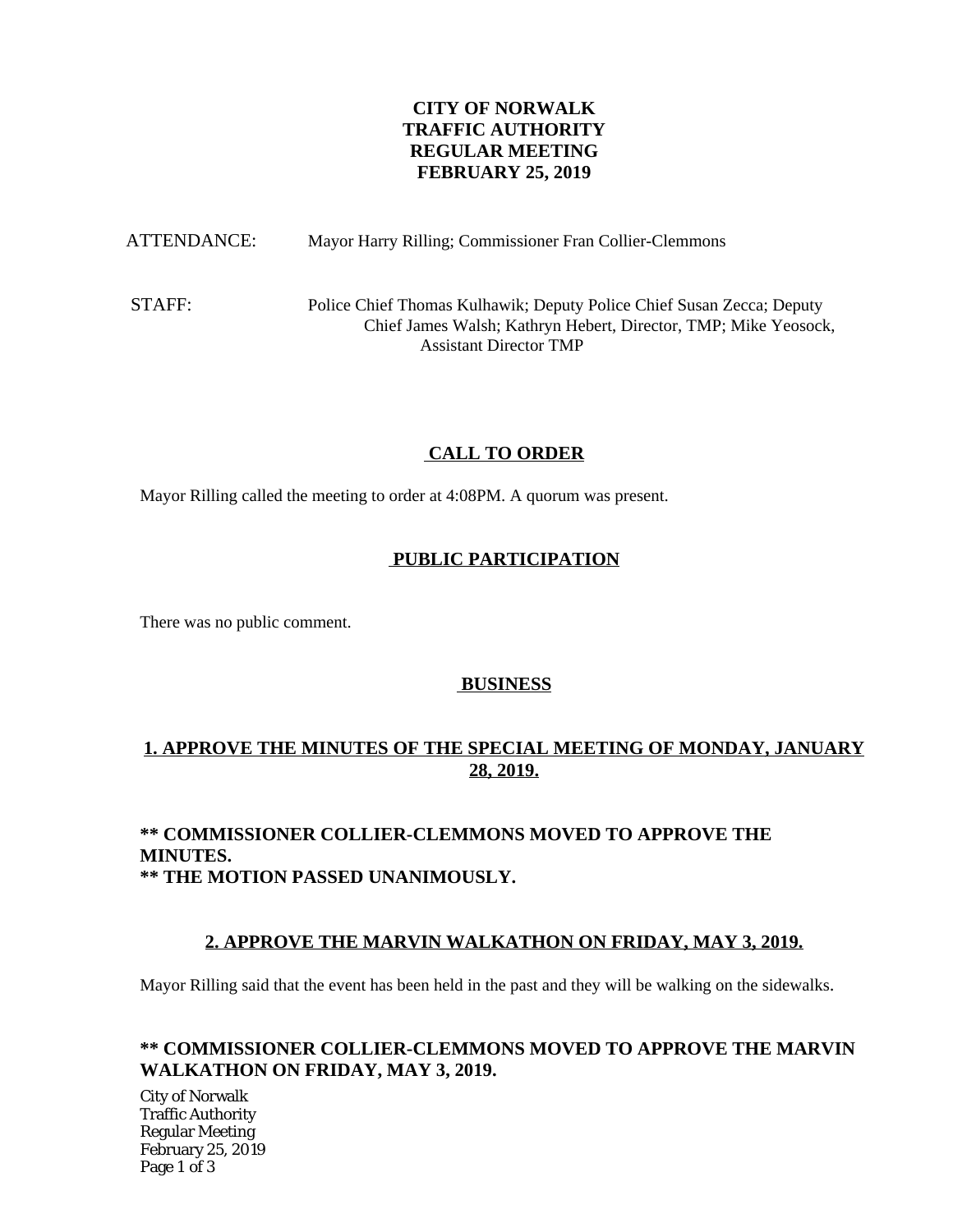#### **\*\* THE MOTION PASSED UNANIMOUSLY.**

### **3. APPROVE THE ST. MATTHEW CHURCH PROCESSION ON SUNDAY, JUNE 23, 2019.**

Mr. Yeosock said that they will be walking from St. Matthew's Church on Scribner Avenue to St. Ladislaus Church on Flax Hill Road. Mayor Rilling asked if they have requested a police escort. LT. Blake said "no" they have not been in contact with him. Mayor Rilling requested that LT. Blake reach out to them.

### **\*\* COMMISSIONER COLLIER-CLEMMONS MOVED TO APPROVE THE ST. MATTHEW CHURCH PROCESSION ON SUNDAY, JUNE 23, 2019. \*\* THE MOTION PASSED UNANIMOUSLY.**

#### **4. APPROVE THE APPLICATION PROCESS FOR THE ARTISTIC CROSSWALK PROGRAM.**

Ms. Hebert said that she has been working with a committee comprised of multiple city agencies and commissions to create an application process for those that are interested in partnering with the City of Norwalk to create an artistic crosswalk, and the programs are very successful in the Denver and Austin areas. She said that the artistic crosswalks will only be available in the locations that currently have an approved crosswalk by the Traffic Authority. Mayor Rilling asked if there will be two reflective transverse lines going across the crosswalk. Ms. Hebert said "yes" and will need to comply with the City of Norwalk's traffic standards. Commissioner Collier-Clemmons asked about the funding to install the artistic crosswalk. Ms. Hebert said that in other cities it is typically a shared cost for the installation and maintenance so there is a partnership with the neighborhood, and she has also requested funding to match the cost of the artistic crosswalks and the cost will range from \$10,000 to \$15,000 depending on the design. She said those funds from the City of Norwalk and the applicant would be put into an escrow account. Mayor Rilling asked if each application will come before the Traffic Authority for approval. Ms. Hebert said that an internal design committee will be formed and once an application is complete and there is support from the community it will be presented to the Traffic Authority for approval. Commissioner Collier-Clemmons asked if the funds will need to be in place at the time the application is submitted and will that apply to the application that is currently in place. Ms. Hebert said "yes" and it will apply to the current applicant. Mayor Rilling asked who will be performing the work. Mr. Yesock said it will be either done in-house or by an approved contractor depending on the complexity of the design.

### **\*\* COMMISSIONER COLLIER-CLEMMONS MOVED TO APPROVE THE APPLICATION PROCESS FOR THE ARTISTIC CROSSWALK PROGRAM. \*\* THE MOTION PASSED UNANIMOUSLY.**

City of Norwalk Traffic Authority Regular Meeting February 25, 2019 Page 2 of 3